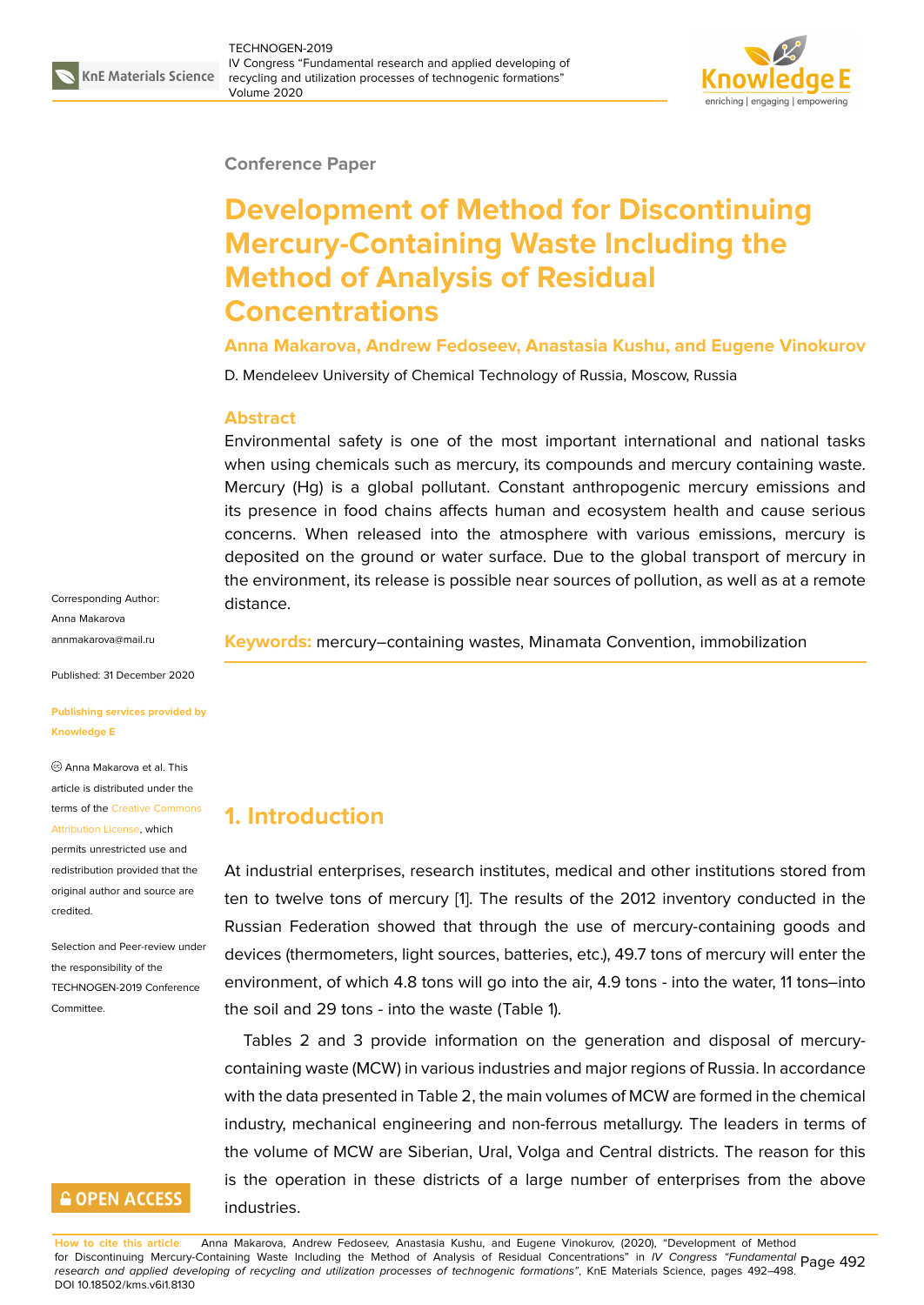TABLE 1: Mercury release to the environment as a result of production and use of mercury-containing consumer goods, tons [4].

| Source subcategory name                       | Air   | <b>Water</b> | <b>Soil</b> | Ordinary<br>waste | <b>Special Processing /</b><br><b>Disposal Sector</b> |
|-----------------------------------------------|-------|--------------|-------------|-------------------|-------------------------------------------------------|
| Mercury thermometers                          | 0,312 | 0.910        | 0.054       | 1,785             | 0.065                                                 |
| Electric switches and relays with<br>mercury  | 1,864 | 0,0          | 1,864       | 7,458             | 7,458                                                 |
| Mercury-containing light sources              | 0.485 | 0,026        | 0.790       | 3,899             | 0.312                                                 |
| <b>Mercury batteries</b>                      | 0,113 | 0,008        | 0,272       | 1,714             | 0,351                                                 |
| Mercury-containing biocides and<br>pesticides | 2.000 | 4.000        | 8.000       | 6,000             | 0,0                                                   |
| Total                                         | 4.774 | 4.944        | 10,980      | 20.856            | 8.186                                                 |

TABLE 2: Accumulation, formation and decontamination of MCW in 2002 in various industries of the Russian Federation [5].

| <b>Industry Name</b>                  |      | <b>MCW</b><br>accumulated at<br>the end of 2001 | <b>MCW</b> formed in<br>2002 |      | <b>MCW</b> neutralized<br>in 2002 |      |
|---------------------------------------|------|-------------------------------------------------|------------------------------|------|-----------------------------------|------|
|                                       | tons | %                                               | tons                         | %    | tons                              | %    |
| Industry,<br>including:               | 2874 | 83,1                                            | 7214                         | 85,9 | 1655                              | 65,8 |
| chemical                              | 1159 | 33,5                                            | 1200                         | 14,3 | 536                               | 21,3 |
| engineering                           | 801  | 23,5                                            | 3342                         | 39,8 | 1158                              | 46,0 |
| non-ferrous<br>metallurgy             | 691  | 20,0                                            | 2075                         | 24,7 | 1,9                               | 0,08 |
| pulp and paper                        | 20   | 0,58                                            | 45                           | 0,53 |                                   |      |
| electric power                        | 41   | 1,19                                            | 126                          | 1,5  | 16                                | 0,64 |
| fuel                                  | 30   | 0,87                                            | 85                           | 1,0  |                                   |      |
| <b>Building Materials</b><br>Industry | 108  | 3,1                                             | 145                          | 1,7  |                                   |      |
| Housing and<br><b>Utilities</b>       | 332  | 9,6                                             | 62                           | 0,07 | 185                               | 7,4  |
| Total in Russia                       | 3458 | 100                                             | 8396                         | 100  | 2517                              | 100  |

In 2013, governments adopted the Minamata Convention, which was signed by 128 countries, including the Russian Federation [2]. The objective of the Convention is to protect human health and the environment from releases of mercury and its compounds. Under this Convention, participating Governments must take a number of measures, including to prevent the release o[f](#page-5-1) mercury into the atmosphere and the removal from production of certain mercury–containing products. In accordance with the Minamata Convention, a number of products containing mercury should be excluded from circulation by 2020 [3]. Another important provision of the Convention is the rejection of secondary mercury.

To reduce the level of environmental pollution, in particular aquatic ecosystems, and to comply with the provisions [o](#page-5-2)f the Convention, it is necessary to convert the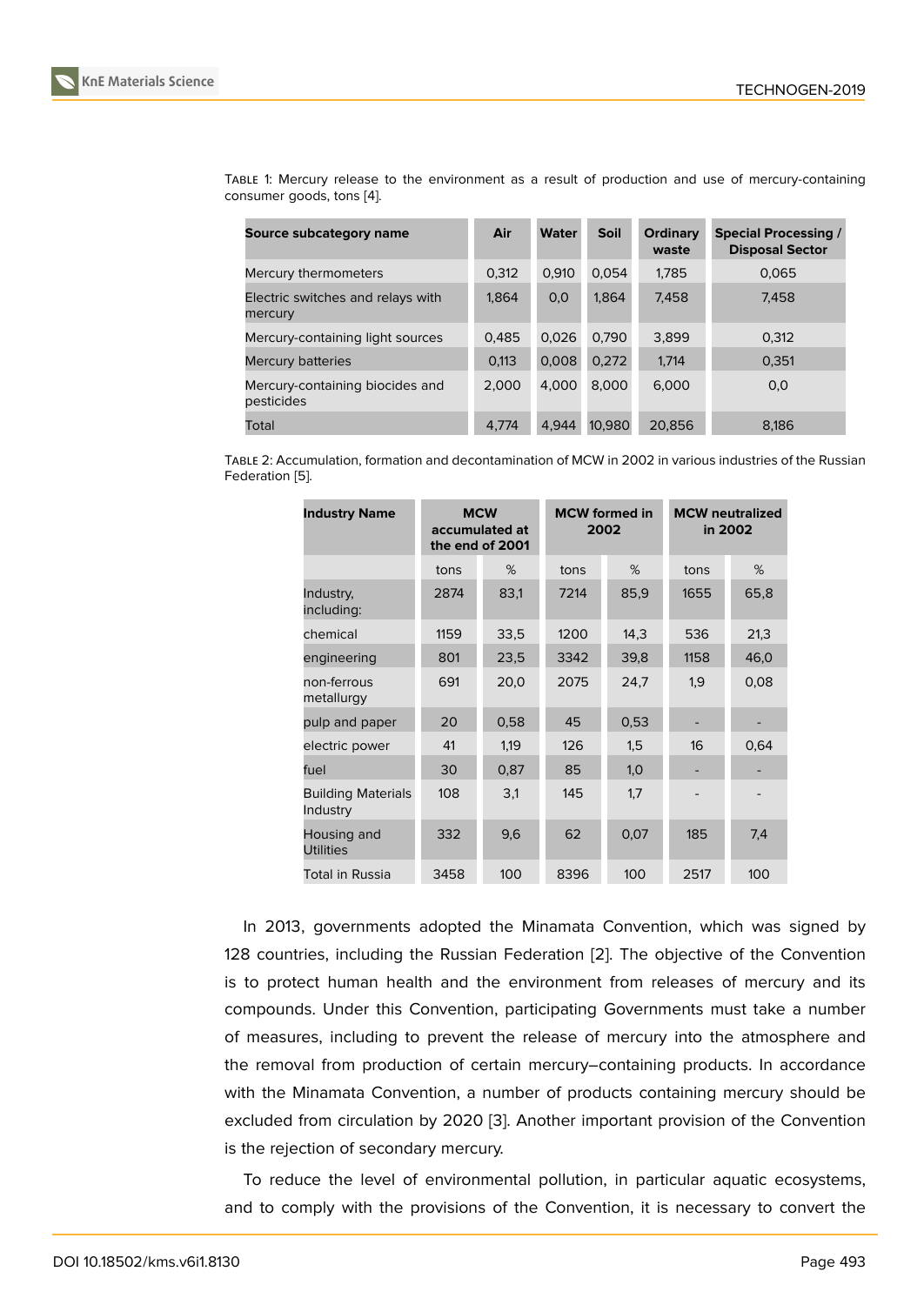| <b>District</b>    | MCW accumulated at<br>the end of 2001 |                 |        | MCW formed in 2002 | MCW neutralized in<br>2002 |     |
|--------------------|---------------------------------------|-----------------|--------|--------------------|----------------------------|-----|
|                    | tons                                  | %               | tons   | %                  | tons                       | %   |
| Central            | 376,9                                 | 10 <sup>°</sup> | 2.184  | 26                 | 950                        | 38  |
| North-West         | 88,4                                  | 2,6             | 145,2  | 1,7                | 44                         | 1,8 |
| South              | 1029,9                                | 30              | 559    | 7                  | 210                        | 8   |
| Volga              | 287,1                                 | 8               | 936    | 11                 | 747.4                      | 30  |
| Ural               | 213,3                                 | 6               | 2422   | 29                 | 54.8                       | 2,1 |
| Siberian           | 1407,9                                | 41              | 2129,8 | 25                 | 510,1                      | 20  |
| <b>Far Eastern</b> | 54,6                                  | 1,6             | 19,4   | 0,2                | 0,135                      | 0,0 |
| Total in Russia    | 3458                                  | 100             | 8.396  | 100                | 2517                       | 100 |

TABLE 3: Distribution of MCW by federal districts of the Russian Federation [5].

residual mercury compounds in the waste into the most stable form–mercury sulfide. In the Russian Federation, almost all existing technologies for the disposal of waste are focused on the production of secondary mercury. Ways of neutralizing mercurycontaining waste with the conversion of metallic mercury and its compounds (including organic mercury) into the most safe forms for humans and the environment, provided there is a guaranteed absence of mercury–containing emissions into the atmosphere and wastewater discharges, including emergency and emergency situations, are currently absent and / or underdeveloped.

## **2. Methods**

The main of the first tasks in the creation of technology for processing mercurycontaining waste was the development of analytical methods for assessing the amounts of mobile compounds of mercury against its sulfide. In the development of this technique, the resistance of the latter, in contrast to metallic mercury and its oxides, to concentrated nitric acid was used. The process of developing the technique included: the study of the rate of dissolution of the metal mercury suspension in nitric acid of different concentrations; conducting a series of experiments of reverse titration with potassium iodide, sodium chloride and direct titration with ammonium thiocyanate; assessment of the effect on the accuracy of the glass and bentonite method.

To determine the recommended concentration of nitric acid, which will be further used to determine the content of metallic mercury in the samples, an experiment was carried out, including weighing samples of mercury close in weight to those used in further studies and dissolving in nitric acid of various concentrations. The reaction of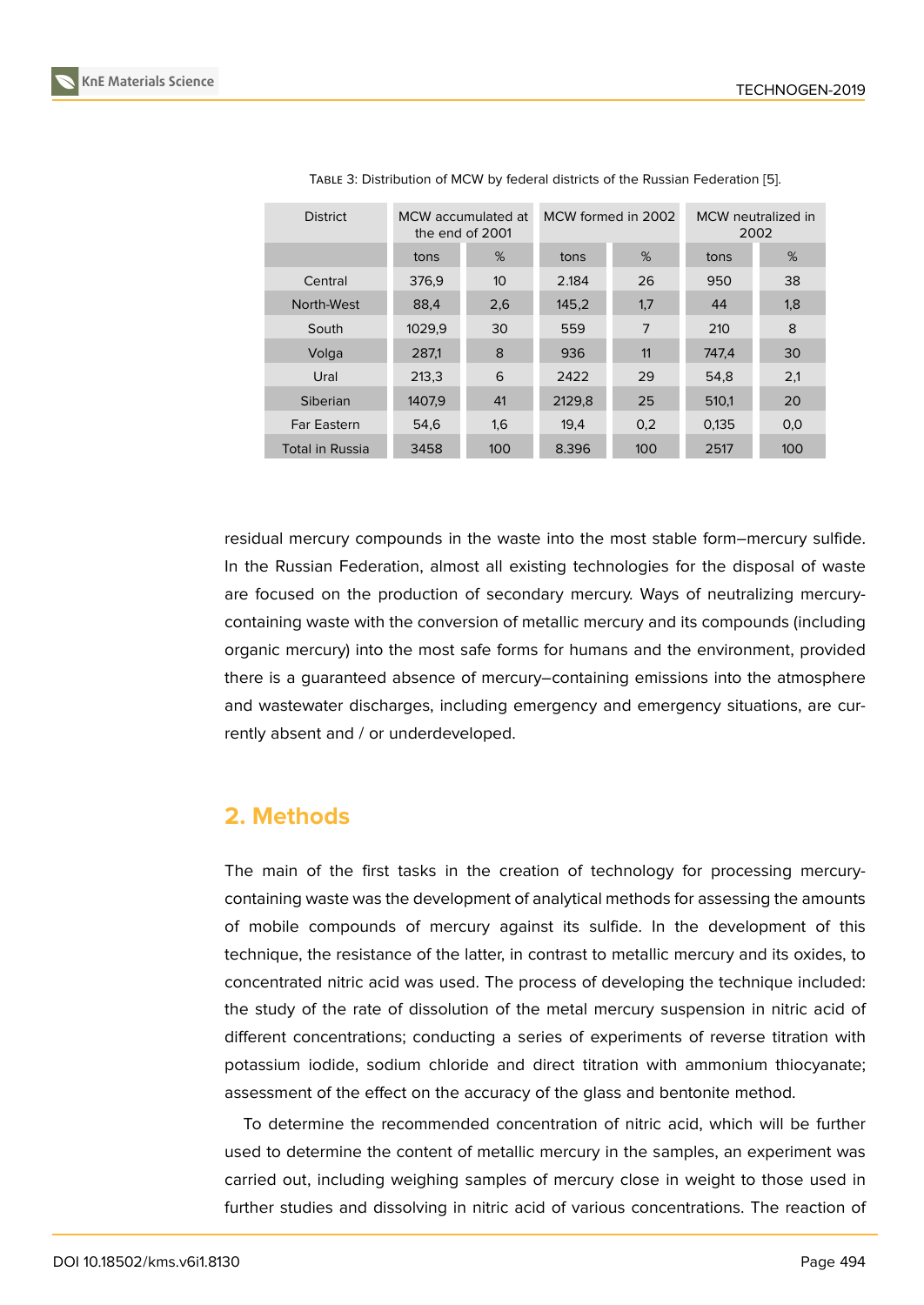

metallic mercury with nitric acid of various concentrations can occur in the following reactions:

$$
3Hg + 8HNO3 \to 3Hg(NO3)2 + 2NO + 4H2O, \t(1)
$$

$$
Hg + 4HNO_{3(one.)} \to Hg(NO_3)_2 + 2NO_2 + 2H_2O.
$$
 (2)

According to the results of this experiment, it can be concluded that with a decrease in the concentration of nitric acid, the dissolution rate of mercury decreases exponentially and an acid with a concentration of at least 40% can be considered acceptable for an analytical experiment (dissolution time up to 20 minutes).

To determine the concentration of mercury ions, 3 methods were studied. The first is to treat  ${\sf Hg}({\sf NO}_3)_2$  with potassium iodide:

$$
4KI + Hg(NO_3)_2 \rightarrow K2[Hg1_4] + 2KNO_3,
$$
\n(3)

$$
K_2[Hgl_4] + Hg(NO_3)_2 \rightarrow 2Hgl_2\downarrow + 2KNO_3. \tag{4}
$$

Back titration of a specific volume of potassium iodide solution of known concentration with mercury nitrate was used. A 2% solution of defenylcarbazone in ethanol was used as an indicator, which forms a complex with mercury ions, which gives the solution a bright blue color. In addition, it should be noted that since the dissolution of mercury occurs in concentrated nitric acid, when determining using KI or NaCl, it is necessary to reduce the acidity of the titrant (mercury nitrate with the addition of definylcarbazone as an indicator) to the content of nitric acid in the solution equal to 0.1 n, since otherwise diphenylcarbazone reacts with nitric acid, which significantly reduces the accuracy of determination.

The second method involves the treatment of  $Hg(NO<sub>3</sub>)<sub>2</sub>$  with sodium chloride:

$$
Hg^{2+} + 2 \text{ NaCl} \rightarrow HgCl_2 \downarrow + 2Cl^-.
$$
 (5)

Titration was carried out similarly to titration using potassium iodide.

According to the third method, the reaction of  $\mathsf{Hg}(\mathsf{NO}_3)_2$  with  $\mathsf{NH}_4$ SCN was realized:

$$
Hg^{2+} + 2 NH_4NCS \to Hg(NCS)_2 \downarrow + 2NH_4^-.
$$
 (6)

In this case, direct titration of a certain volume of a solution of mercury nitrate with a solution of ammonium thiocyanate of known concentration was used. As an indicator, a solution of iron nitrate was used, which forms brightly colored iron rhodonite with thiocyanates. The method is sensitive to the presence of chlorine ions in the system.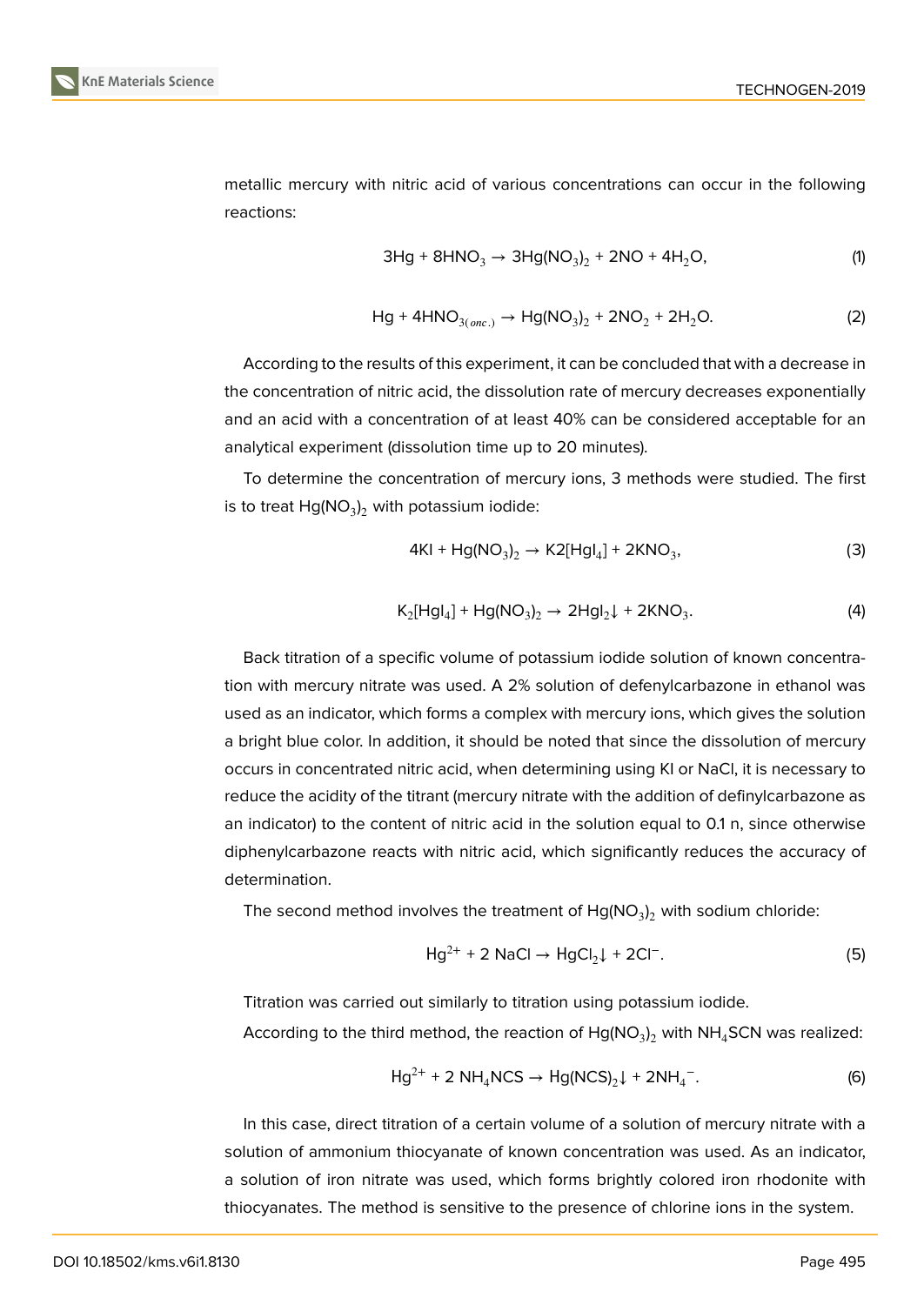

# **3. Results and Discussion**

The graph (Fig. 1) shows that it is preferable to determine the concentration of mercury by a method that realizes the reaction of  $\mathsf{Hg}(\mathsf{NO}_3)_2$  with  $\mathsf{NH}_4\mathsf{SCN},$  since it gives the smallest measurement error.



**Figure** 1: The accuracy estimation of various analytical methods

As a result of titrations, the limits for the detection of mercury were established:

- reaction by  $\mathsf{Hg}(\mathsf{NO}_3)_2$  with KI constitutes 0,001 mg/cm $^3;$
- reaction by  $\mathsf{Hg}(\mathsf{NO}_3)_2$  with  $\mathsf{NaCl}-\mathsf{0,03}$  mg/cm $^3;$
- reaction by  $\text{Hg}(\text{NO}_3)_2$  with  $\text{NH}_4\text{SCN} \text{O}$ ,02 mg/cm $^3$ .

Based on the research of  $Hg^{2+}$  ions concentration, it was concluded that the mercury titration of KI and NaCl solutions presents certain difficulties, such as an inaccurate determination of the moment of solution color transition and, consequently, less accurate results. The titration of NH4SCN is an appropriate analytical method for determining the concentration of Hg2+, confirmed by the smaller error of the obtained results and a noticeable color change of the solution. However, this method is sensitive to the presence of chlorine ions in the system, and since it is supposed to use a mixture of pyrite and ferric chloride to reduce the residual amounts of metallic mercury to acceptable values, the titration method was also described for such systems.

## **4. Conclusion**

The chosen method describes the recommended concentrations of titrant and titratable substances, compiles equations for determining the residual concentrations of mercury ions, and estimates the detection limits of mercury. The following formula is given for calculating the mercury concentration according to the developed method:

$$
C_{Hg^{2+}=\frac{H*V*200}{2*V_{Hg^{2+}}}=\frac{100*H*V}{V_{Hg^{2+}}}
$$
\n(7)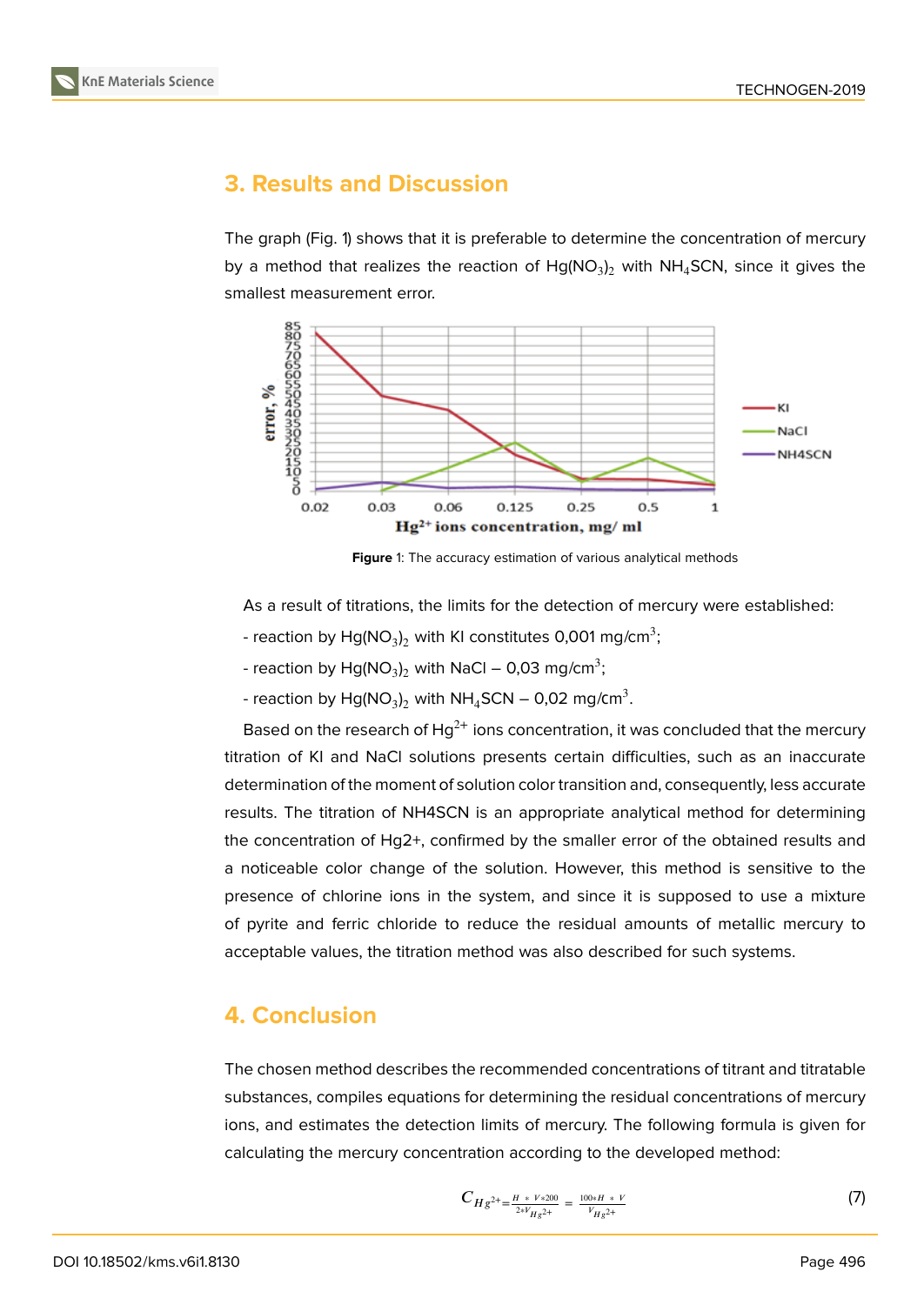where: n is the normality of the selected titrant (units), V is the volume of the solution used in the titration (cm $^3$ ), V(Hg $^{2+}$ ) is the volume of the Hg $^{2+}$  solution (cm $^3$ ).

It was also shown that the presence of glass in the system has practically no effect on the proposed analytical method, while bentonite significantly distorts the results due to the absorption of mercury ions: in some cases, from 50 to 90% of the ions in solution can be absorbed.

To immobilize mercury, the reactions in the mercury  $-$  sulfur  $-$  glass system were studied, and glass was taken as a substance present in a number of consumer goods. Studies have been carried out to determine the residual concentrations of mercury in the presence of glass in a 1:9 ratio, which is typical for thermometers manufactured according to State All-Union standard and sulfur. A series of experiments has shown that in the first 30 minutes, mercury does not completely disperse in the system (this is evidenced by differences in concentrations in the samples taken), but after this time dispersion still occurs, which is confirmed by the results of titration. It was also found that the greatest immobilization of mercury is achieved in the absence of water or its small presence (2-3 cm $^3$ ), as well as with a ratio of mercury to sulfur (1:1.5 by weight).

Thus, with selected mass ratios, the proportion of reacted mercury is 97-98%, which indicates the advisability of using this technique for industrial purposes for the disposal of mercury-containing wastes.

## **Acknowlegments**

*This work was financially supported by the Russian Federal Property Fund, project 18-29-24212 and with the support of the Ministry of Science and Higher Education of the Russian Federation as part of the implementation of the basic part of the state task 10.4556.2017 / 6.7.*

#### **References**

- [1] D.K. Donskikh, and V.L. Skitsky. Problems of processing mercury-containing waste in Russia. September 2017. - Access mode: http://www.solidwaste.ru/publ/view/86. html.
- <span id="page-5-0"></span>[2] *Minamata convention on mercury*. April 2017. - Access mode: http://www. mercuryconvention.org/Countries/Parties/ta[bid/3428/language/en-US/Default.](http://www.solidwaste.ru/publ/view/86.html.) [aspx.](http://www.solidwaste.ru/publ/view/86.html.)
- <span id="page-5-2"></span><span id="page-5-1"></span>[3] *EcoAccord.org. C*ollection and disposal of hazardous waste. April 20[17. - Access](http://www.mercuryconvention.org/Countries/Parties/tabid/3428/language/en-US/Default.aspx.) mode: [http://www.ecoaccord.org/pop/rtut.pdf.](http://www.mercuryconvention.org/Countries/Parties/tabid/3428/language/en-US/Default.aspx.)